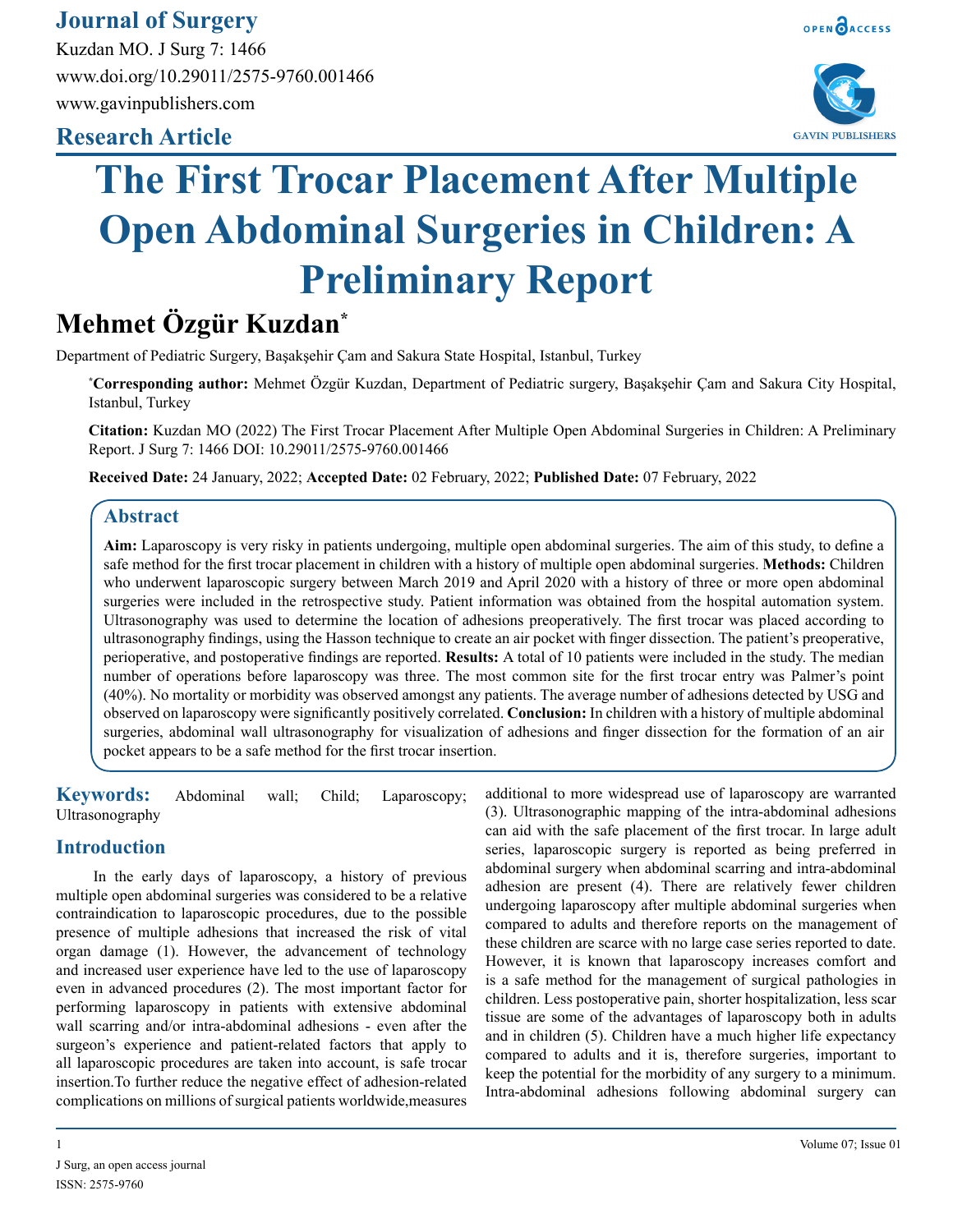lead to further complications. Laparoscopy is known to decrease mortality and has fewer complications is there when compared to open surgery.

The important points of the laparoscopic approach in children who underwent multiple open abdominal surgeries have not been clearly defined. The purpose of this study was to report a safe method for the first trocar placement in children with a history of multiple open abdominal surgeries, instead of our experience with a relatively large pediatric population.

#### **Methods**

#### **Compliance with Ethical Standards**

Approval for this study was obtained from the local Ethics Committee KAEK/2021.09.241.

The charts of children that underwent laparoscopic surgery at our institute between March 2019 and April 2020 with a history of three or more open abdominal surgeries were retrospectively reviewed. Patient information was obtained from the hospital automation system. Patients' age, gender, number of previous surgical procedures, indication for laparoscopic surgery, number and location of adhesions detected by ultrasonography, location of the first trocar, time spent forming air pocket, time to the first trocar insertion, surgical time, intraoperative findings of adhesions and time to discharge were recorded. Preoperative workup and preoperative trocar insertion procedures were standard in all patients. Data was collected prospectively but reviewed and analyzed retrospectively. After the decision for laparoscopic surgery, all patients underwent abdominal wall ultrasonography to evaluate the presence and extent of intra-abdominal adhesions. For standardization, the abdomen was separated into 9 different areas as shown in ( Figure 1). On USG, band signs and organ sliding were noted and marked. The first trocar was placed from an area outside of these markings, following finger dissection to make an air pocket. All surgical procedures were completed by the same experienced surgeon (M.O.K). Data were analyzed using IBM SPSS Statistics (Version: 25, IBM Corp., Armonk, N.Y., U.S.A.). Demographic data were reported with descriptive statistics. The Shapiro Wilk test was used for testing the normality of data and Spearman's correlation test was used for correlation analysis. p<0.05 was considered as statistically significant.

#### **Trocar Placement Technique**

Following general anesthesia, patients were placed in a suitable position that was based on the location of abdominal wall scars and ultrasonography findings (Figure 1). Markings made during preoperative ultrasonography and the target organ location were used to determine an entry location for the first trocar. The Hasson technique was utilized to open an air pocket (Figure 2).

The skin, subcutaneous tissue, and peritoneum were opened using a wide incision (1.5-2 cm), the incision edges were suspended and the abdomen was entered. Adhesions to the anterior abdominal wall were separated from the points accessible with the index finger and pushed to the abdomen (Figure 2). When sufficient space was created, the first 10 mm trocar was inserted and the incision was tightly narrowed with sutures up to 10 mm. The air pocket was filled with CO2 by gas insufflation. The inside of the abdomen was observed by entering with a 10 mm optic (Figure 3). A 5 mm trocar was inserted into the abdomen from the farthest point visible. The air pocket was enlarged with the atraumatic dissector entered from the second trocar. Finally, the 3rd trocar was entered from a clean area. Target organ surgery was continued under telescopic vision.



**Figure 1:** (Case #1) Abdominal areas for mapping of adhesions on ultrasonography. Numbers represent the nine areas of the abdomen, white numbers on black background represent areas where intra abdominal adhesions were detected on ultrasonography, blue arrow is the Palmer's point.



**Figure 2:** Air pocket formed by finger dissection.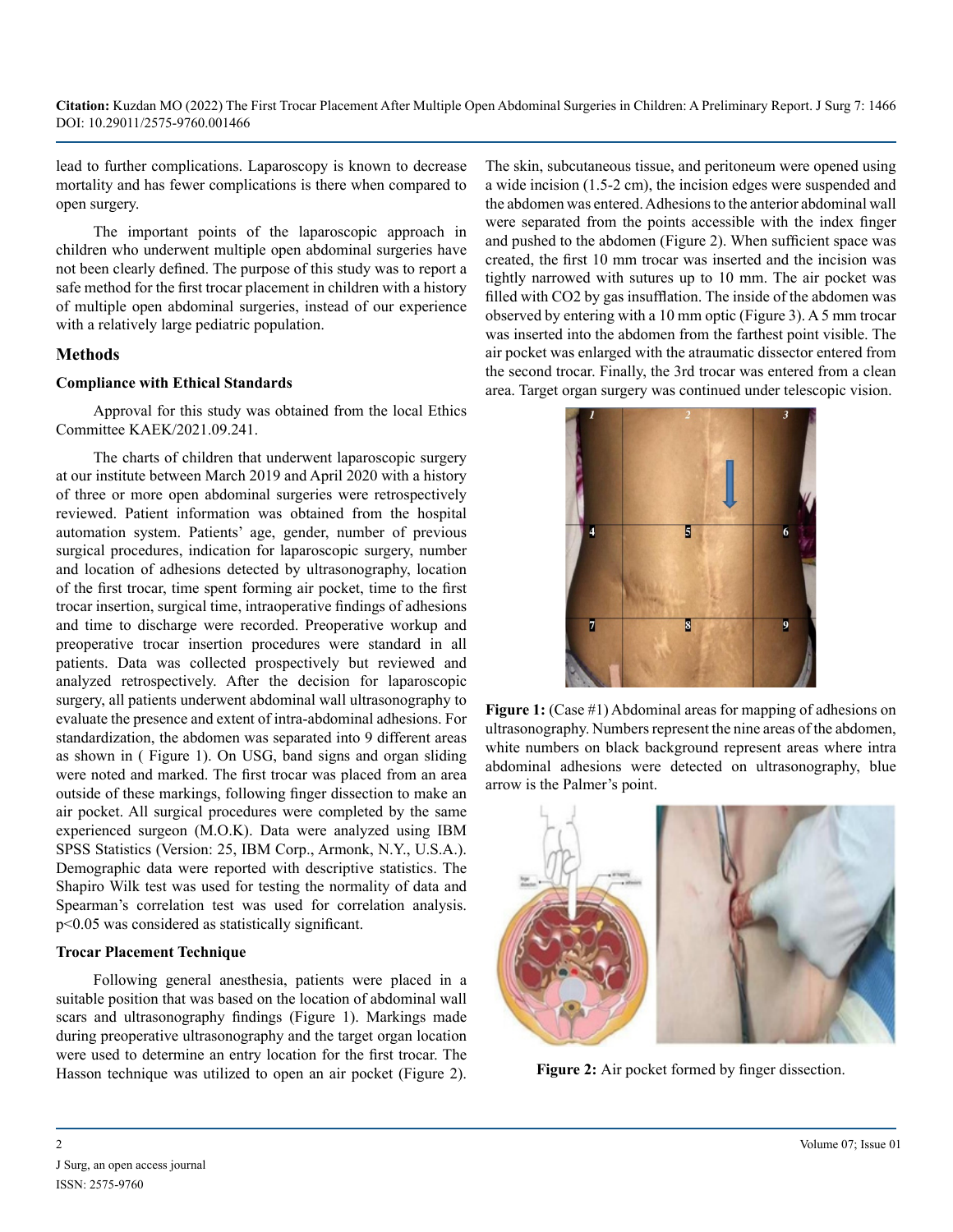

**Figure 3**: Abdominal scarring and laparoscopic view of air pocket showing intraoperative adhesions from previous surgery.

#### **Results**

Four girls and six boys with an average age of 9.4 years (range 7-14 years) were included in the study. Patient data are shown in (Table 1). The median number of operations before laparoscopy was three (average  $3.5\pm1.0$ ). The most common site of entry used for the first trocar was Palmer's point (40%) followed by umbilicus (30%), supraumbilical (20%), and right upper quadrant (10%). The average surgical time was  $102.0 \pm 17.0$  minutes (range 75 - 130 minutes). Time from induction of anesthesia to the first trocar insertion averaged  $19.0 \pm 4.6$  minutes (range 15 - 30 minutes). Patients have been discharged an average of  $6.0 \pm 1.1$  days postoperatively (range 5 - 8 days). Organ sliding and band signs were observed in 89% of patients. No mortality or morbidity was observed amongst any patients. The average number of adhesions detected by USG and observed on laparoscopy were similar  $(4.3\pm1.5 \text{ vs } 4.9\pm2.5 \text{, p=0.14})$  and significantly positively correlated (rho=0.947; R2 =0.89, p<0.001). Organ sliding and band signs were observed in 89% of patients.

| Case<br># | # of<br><b>Previous</b><br><b>Surgeries</b> | <b>Medical History</b><br>and Previous<br>Abdominal<br><b>Surgeries</b>                                                                                                                                                   | <b>Indication for</b><br>laparoscopy<br>and name of<br>procedure  | <b>Entry</b><br>position<br>of the<br>first<br>trocar | $#$ of<br>adhesions<br>on USG | # of<br>adhesions<br>on<br>laparoscopy | <b>Time</b><br>$(m)$ from<br>induction<br>to the first<br>trocar<br>placement | <b>Total</b><br>surgical<br>time<br>(m) | <b>Total hos</b><br>pitali<br>zation<br>time<br>(days) |
|-----------|---------------------------------------------|---------------------------------------------------------------------------------------------------------------------------------------------------------------------------------------------------------------------------|-------------------------------------------------------------------|-------------------------------------------------------|-------------------------------|----------------------------------------|-------------------------------------------------------------------------------|-----------------------------------------|--------------------------------------------------------|
| 1         | 6                                           | Extrofia vesica<br>Extrofia vesica<br>closure, bladder<br>augmentation,<br>Mitrofan of<br>procedure,<br>volvulus (resection<br>and anastomosis),<br>anastomosis leak<br>(laparatomy),<br>colostomy opening<br>and closure | Recurrent<br>Cholecystitis<br>and Pancreatitis<br>Cholecystectomy | $\mathbf{P}$                                          | 6                             | 9                                      | 30                                                                            | 130                                     | 8                                                      |
| 2         | $\overline{4}$                              | Thalassemia<br>Major<br>Splenectomy,<br>perforated<br>appendicitis,<br>bridectomy due to<br>ileus                                                                                                                         | Cholelithiasis<br>Cholecystectomy                                 | P                                                     | $\overline{4}$                | 5                                      | 15                                                                            | 120                                     | 5                                                      |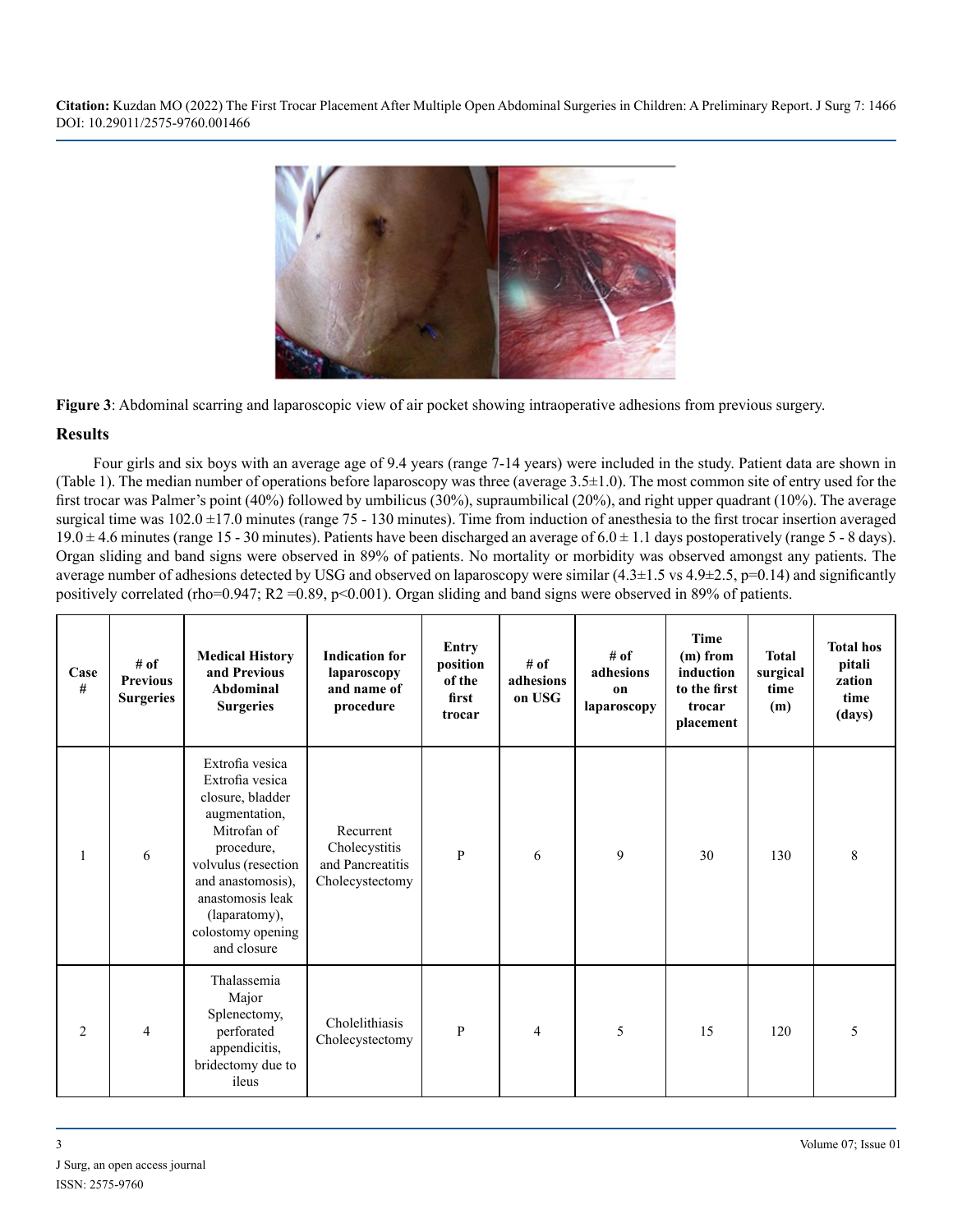| $\mathfrak{Z}$ | $\mathfrak{Z}$ | Hematological<br>Disease Partial<br>splenectomy,<br>bridectomy due to<br>ileus (twice)                | Recurrent<br>Cholecystitis due<br>to Cholelithiasis<br>Splenectomy | U            | 4              | 3              | 20 | 110 | 6      |
|----------------|----------------|-------------------------------------------------------------------------------------------------------|--------------------------------------------------------------------|--------------|----------------|----------------|----|-----|--------|
| 4              | 3              | Hirschsprung<br>Disease<br>Colostomy,<br>Rehbein,<br>colostomy closure                                | Ovarian Cyst<br>Cystectomy                                         | SU           | 3              | 3              | 15 | 110 | $\tau$ |
| 5              | 3              | Pyeloplasty,<br>ureterostomy, Lich<br>Gregoir                                                         | Appendectomy                                                       | U            | 5              | $\epsilon$     | 15 | 75  | 5      |
| 6              | $\overline{4}$ | Neurogenic<br>Bladder<br>Vesicostomy,<br>bladder<br>augmentation,<br>Mitrofanoff<br>procedure         | Nefrectomy                                                         | ${\bf P}$    | $\overline{4}$ | $\overline{4}$ | 20 | 80  | 6      |
| $\tau$         | $\overline{3}$ | Hirschsprung<br>Disease<br>Colostomy,<br>Duhamel,<br>colostomy closure                                | Ovarian cyst<br>excision                                           | <b>RUQ</b>   | 5              | 5              | 15 | 90  | $\tau$ |
| 8              | 3              | Intestinal<br>perforation due<br>to VP shunt<br>Colostomy, VP<br>shunt revision,<br>colostomy closure | VP shunt cyst<br>excision                                          | U            | $\tau$         | 9              | 20 | 100 | 5      |
| 9              | 3              | Anal atresia<br>Colostomy,<br><b>PSARP</b><br>(abdominal<br>approach),<br>colostomy closure           | Splenectomy                                                        | ${\rm SU}$   | $\overline{c}$ | $\overline{2}$ | 20 | 100 | 5      |
| $10\,$         | $\mathfrak{Z}$ | Hirschsprung<br>Disease<br>Colostomy,<br>Rehbein,<br>Colostomy closure                                | Appendectomy                                                       | $\, {\bf p}$ | 3              | 3              | 20 | 105 | 6      |

**Table 1:** Data of patients included in study. (P: Palmer's Point, U: Umbilical, SU: Supraumbilical, RUQ: Right Upper Quadrant).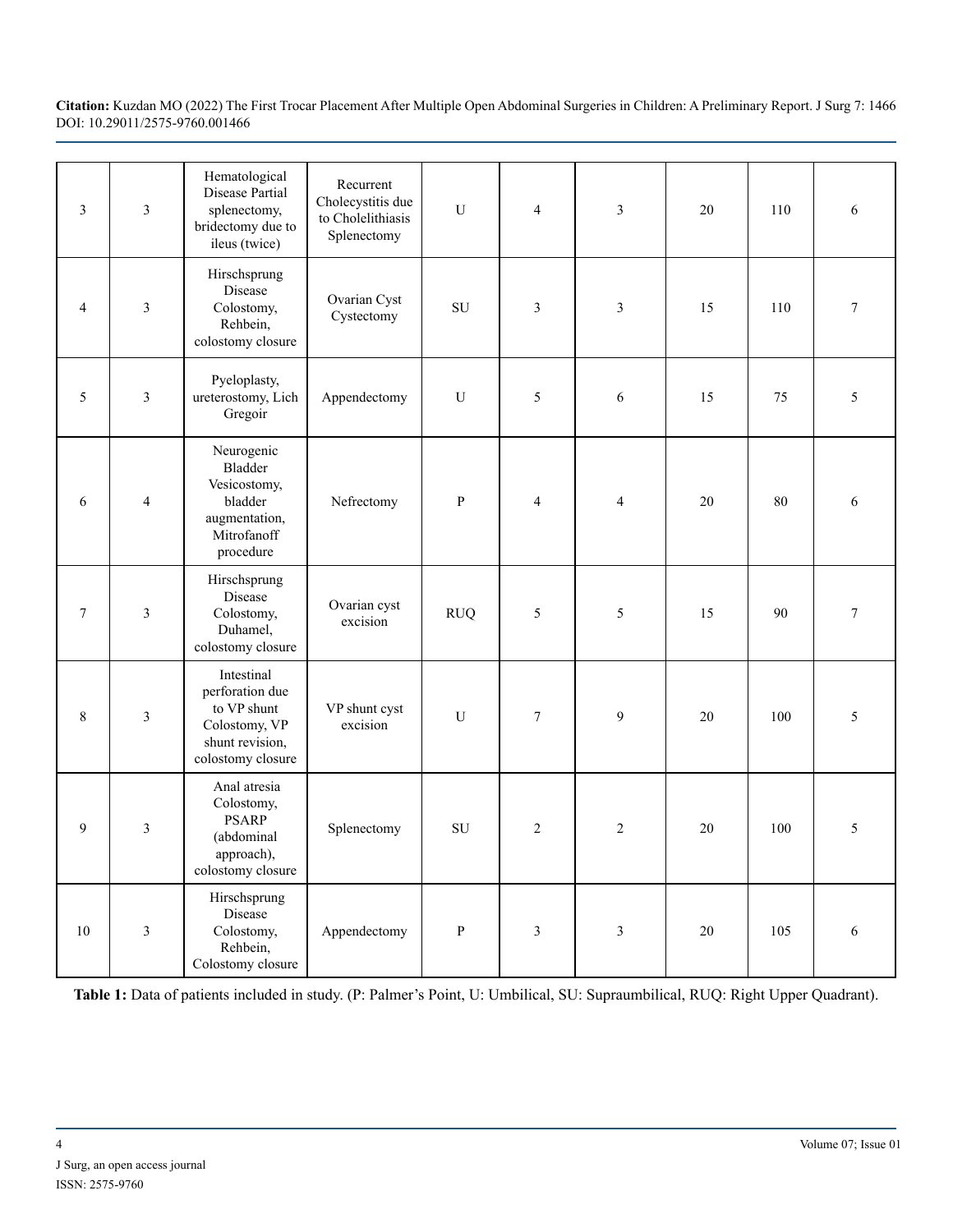#### **Discussion**

Laparoscopic procedures continue to gain popularity in pediatric surgical practice. Advances in technology and increasing experience amongst surgeons have led to more complex procedures being performed with laparoscopy. A history of multiple open abdominal surgeries was until recently considered a relative contraindication to laparoscopy. In such patients, laparoscopy has not been widely adopted or accepted as the routine due to concern that the presence of intra-abdominal adhesions may lead to organ damage. Factors affecting the decision to perform such difficult procedures are the surgeon's level of experience, patient-related factors, and the nature of previous operations. There exists no numerical measurement system used to define a surgeon as being "experienced" in laparoscopy. Some authors associated a surgeon's experience in laparoscopy with the number of operations performed, the rate of conversion from laparoscopic to open surgery, the surgeon's complication rate, and duration of operations (5). In our series, all laparoscopic procedures were performed by a single surgeon with an experience of more than 1500 laparoscopic cases over 15 years, with serious mortality or morbidity.

Patient-related factors affecting the outcome of laparoscopy are scarring secondary to previous open abdominal surgery and the presence of intraabdominal adhesions (6). Extensive skin scars are an important problem in patients who have undergone multiple open abdominal surgeries. To our knowledge, there are very scarce studies regarding skin scars and their effect on laparoscopy in the pediatric population. However, our own clinical experience has shown that skin scars are more important in the pediatric population due to a narrow and shallow intraabdominal area and the continuation of growth, which is a dynamic process. Scarring leads to impairment of vascular supply and can lead to atrophy. The abdominal wall is an important structure protecting intraabdominal organs and any pressure change reflecting on the anterior abdominal wall poses a risk in these patients. Being able to perform laparoscopic procedures in the high-risk group of patients included in this study is important in not furthering and keeping abdominal skin scarring to a minimum. The same authors reported that intraabdominal adhesions show similar histopathological features as abdominal skin scars. A correlation exists between the density of abdominal wall scar tissue and the extensiveness of intraabdominal adhesions.

Previous studies have reported the signs of intraabdominal adhesions in patients due to undergoing laparoscopic procedures to be organ sliding, band sign, and taut bands on the abdominal wall seen during patient's respiration on ultrasonography  $(7,8)$ . Kolecki, reported the sensitivity and specificity of ultrasonography in detecting safe zones for incisions to be 92% and 90% respectively, in 110 adult patients due to undergoing adhesiolysis.

In the literatüre, 25 articles reported on 1609 adult patients and assesed abdominal areas end degrees of adhesions. According to this study: Visceral slide assessment with ultrasound has a high negative predictive value for the absence of periumbilical bowel adhesions in patients at risk for adhesions and can function as a useful tool to detect adhesion-free areas to allow for safe laparoscopic entry. On the other hand,it can be used in tomography or magnetic resonance,but is expensive (9). To our knowledge, there is no such study to date reporting similar data in the pediatric population. We observed organ sliding and band signs in 89% of our patients. Safe zones reported in our study are similar to those reported previously in adult patients. In a group of patients undergoing surgery from the left upper quadrant, Agarwala, et al. (5). Reported that umbilical area adhesions were observed in 54.9% of patients, suggesting therefore that left upper quadrant entry was safer than umbilical entry. Rafii, et al. (10) reported that left upper quadrant entry findings were similar to umbilical entries. It can generally be said that entry into the abdominal cavity from a location distant from previous scars is ideal. For this purpose, the right and left upper or lower quadrants can be utilized (11). This is very useful when in a setting where a parietal anterior abdominal wall USG is not available. In our series, the first entry points were mostly supraumbilical.

The skin and underlying tissue in scarred areas of the abdominal wall are generally too hard for the first trocar entry. There is also a high probability that intra-abdominal organs may have adhered under the scarred areas. Forty percent of intestinal damage due to trocar entry is reported to occur on the first trocar entry. A report from Sweden of over 14,000 adult patients reported an incidence of 0.182% for organ damage by trocar entry in patients undergoing laparoscopic surgery (12). Of these patients, 60% had a history of previous abdominal surgery. Laparoscopy resulted in organ damage in no patient in our study. We believe this is due to USG mapping of adhesions before laparoscopy and our use of the Hasson technique followed by finger dissection creating an air pocket before the first trocar entry. Case 1 from our series was a patient who had undergone a series of complex surgical procedures (Figure 1). The patient had a large vertical incision on the midline. There were several hard scars on the left and right sides of the abdomen. In this patient, the possibility of adhesions was managed first by performing a 2 cm mini-laparotomy from which finger dissection was utilized to form a space for the air pocket.

We utilized the Hasson technique in all of our patients. This technique can be utilized for the first trocar entry, in an area away from previous incision scars. Operation space is an important factor for the success of laparoscopic procedures. The intra-abdominal area provides a suitable area in this aspect. For some procedures, it is necessary to utilize techniques that first allow the formation of a space for insufflation. The balloon technique for retroperitoneal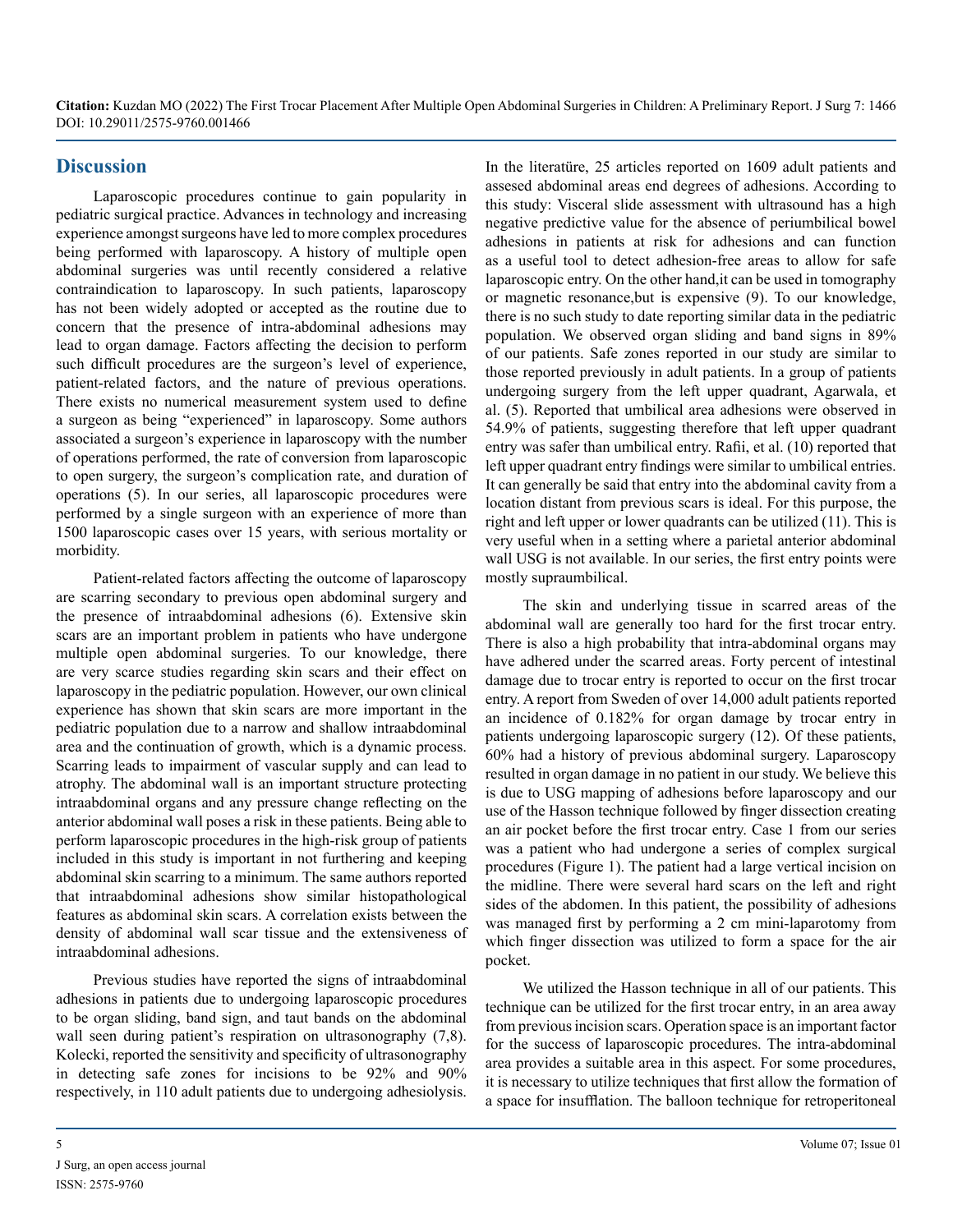access as well as foley catheter, condom, and glove finger techniques have been previously defined (13). Balloon dissection is difficult to use in patients who have undergone previous open abdominal surgery. On the other hand, waiting for five minutes after balloon inflation helps stop capillary bleeding through compression. However, the same effect is not feasible when opening fibrotic adhesions. Finger dissection, as used in our patients, gives better feedback to the surgeon allowing a more controlled method for dissection of stronger/harder fibrotic bands. Any bleeding was controlled with compress and we were able to open all adhesions in all patients using this technique.Following the first trocar entry and pneumoperitoneum, any complications from previous surgical procedures must be managed. We observed that soft and smaller adhesions opened with carbon dioxide insufflation, allowing clear intraabdominal telescopic visualization. Apart from and following any potential damage from the first trocar entry; coagulation damage, organ damage secondary to adhesiolysis, and serosal damage due to scissor use may also occur (13). In a report similar to our study Jaggy, et al. (14) and preffering the palmer's point of found that ultrasonic adhesion mapping the first trocar entry reduced intra-abdominal organ damage. A large meta-analysis (115) of over 325,000 patients reported intestinal damage in 430 patients (0.13%). While 61% of intestinal damage was detected intraoperatively, damage in the remaining patients was detected within the first four postoperative days and sometimes even later (12). It is therefore especially important in these patients to consider close follow-up with intra-abdominal mortality in mind. We observed no organ damage in the per-operative or postoperative period in any of our patients.Time to the first trocar entry and surgical time was within acceptable limits by the performed surgery in our study. The longest time to the first trocar placement was 30 minutes in a patient that underwent multiple serious abdominal surgeries. This time is comparable to other laparoscopic splenectomy series. In general, laparoscopic procedures have historically come under scrutiny due to long operation times. However, increased experience and the use of equipment such as vessel sealing devices have led to the shortening of these times. It has been suggested that as the learning curve progresses that surgical times will decrease with this technique.

Laparoscopic methods generally provide more comfort with less postoperative pain and shorter hospital stay. Postoperative analgesic needs of our cases were met with meperidine, but in the literature, analgesia was generally provided with morphine sulfate. The average discharge time of our patients was 6 days. We expect that this period will shorten with the increase of our experience in such cases. Numerous data in the literature regarding the need for postoperative analgesics and the shortening of discharge times have shown that the laparoscopic method is superior to the open method.

#### **Study Limitation**

Our study has some limitations. Although we report our experience with only 10 patients, it should be kept in mind that pediatric patients that have undergone three or more intraabdominal surgical procedures are extremely rare when compared to the adult population. However, our study has strengths: He is one of the few reports in the pediatric population and we aimed to provide our experience as a preliminary report, to pave the way for future prospective studies in similar patients.

#### **Conclusion**

To conclude; the success of laparoscopy following multiple open abdominal procedures is based on the successful placement of the first trocar. The placement of the first trocar can be aided through preoperative USG to determine the areas where adhesions exist and through the formation of an air pocket at a safe entry point. This and similar techniques can be used to make laparoscopy a more widely utilized modality in patients with a history of multiple open abdominal surgical procedures.

#### **References**

- **1.** [Arnell T \(2006\) Minimally Invasive Reoperation following Laparotomy.](https://pubmed.ncbi.nlm.nih.gov/20011325/)  [Clinics in Colon and Rectal Surgery 19: 223-227.](https://pubmed.ncbi.nlm.nih.gov/20011325/)
- **2.** [Kuzdan MÖ, Karadağ Ç, Dokucu Aİ, Bülbül A \(2010\) Laparoscopic](https://pubmed.ncbi.nlm.nih.gov/18855205/)  [splenectomy by vessel sealing system: experience in a serie of 25](https://pubmed.ncbi.nlm.nih.gov/18855205/)  [cases. Medical Journal of Bakırköy 6: 763-767.](https://pubmed.ncbi.nlm.nih.gov/18855205/)
- **3.** [Krilen P, Stommel MWJ, Pargmae P \(2020\) Adehesion-related](https://www.thelancet.com/article/S0140-6736(19)32636-4/fulltext#:~:text=We found that patients who,%2Drelated readmissions by 11%25.)  [readmissions after open and laparoscopic surgery:a retrospective](https://www.thelancet.com/article/S0140-6736(19)32636-4/fulltext#:~:text=We found that patients who,%2Drelated readmissions by 11%25.)  [cohort study \(SCAR update\). Lancet 395: 3-4.](https://www.thelancet.com/article/S0140-6736(19)32636-4/fulltext#:~:text=We found that patients who,%2Drelated readmissions by 11%25.)
- **4.** [Kolecki RV, Golub RM, Sigel B \(1994\) Accuracy of viscera slide](https://pubmed.ncbi.nlm.nih.gov/7992152/#:~:text=Sensitivity and specificity of viscera,in detecting abdominal wall adhesions.)  [detection of abdominal wall adhesions by ultrasound. Surg Endosc](https://pubmed.ncbi.nlm.nih.gov/7992152/#:~:text=Sensitivity and specificity of viscera,in detecting abdominal wall adhesions.)  [8: 871-874.](https://pubmed.ncbi.nlm.nih.gov/7992152/#:~:text=Sensitivity and specificity of viscera,in detecting abdominal wall adhesions.)
- **5.** [Agarwala N, Liu CY \(2005\) Safe entry techniques during laparoscopy:](https://pubmed.ncbi.nlm.nih.gov/15904600/)  [left upper quadrant entry using the ninth intercostal space--a review of](https://pubmed.ncbi.nlm.nih.gov/15904600/)  [918 procedures. J Minim Invasive Gynecol 12: 55-61.](https://pubmed.ncbi.nlm.nih.gov/15904600/)
- **6.** [Stocker LJ, Glazebrook JE, Cheong YC \(2014\) Are skin scar](https://pubmed.ncbi.nlm.nih.gov/24289993/#:~:text=Conclusion(s)%3A Adhesions are,and degree of pelvic adhesions.)  [characteristics associated with the degree of pelvic adhesions at](https://pubmed.ncbi.nlm.nih.gov/24289993/#:~:text=Conclusion(s)%3A Adhesions are,and degree of pelvic adhesions.)  [laparoscopy? Fertil Steril 101: 501-505.](https://pubmed.ncbi.nlm.nih.gov/24289993/#:~:text=Conclusion(s)%3A Adhesions are,and degree of pelvic adhesions.)
- **7.** [Borzellino G, De Manzoni G, Ricci F \(1998\) Detection of abdominal](https://pubmed.ncbi.nlm.nih.gov/9703599/http:/paperpile.com/b/eRAL9P/RDbD)  [adhesions in laparoscopic surgery. A controlled study of 130 cases.](https://pubmed.ncbi.nlm.nih.gov/9703599/http:/paperpile.com/b/eRAL9P/RDbD)  [Surg Laparosc Endosc 8: 273-276.](https://pubmed.ncbi.nlm.nih.gov/9703599/http:/paperpile.com/b/eRAL9P/RDbD)
- **8.** [Sigel B, Golub RM, Loiacono LA \(1991\) Technique of ultrasonic](https://pubmed.ncbi.nlm.nih.gov/1839571/)  [detection and mapping of abdominal wall adhesions. Surg Endosc 5:](https://pubmed.ncbi.nlm.nih.gov/1839571/)  [161-165.](https://pubmed.ncbi.nlm.nih.gov/1839571/)
- **9.** [Rafii A, Camatte S, Lelièvre L, Daraï E, Lécuru F \(2005\) Previous](https://pubmed.ncbi.nlm.nih.gov/15663406/)  [abdominal surgery and closed entry for gynecological laparoscopy: a](https://pubmed.ncbi.nlm.nih.gov/15663406/)  [prospective study. BJOG 112: 100-102.](https://pubmed.ncbi.nlm.nih.gov/15663406/)
- **10.** [Gersin KS, Heniford BT, Arca MJ, Ponsky JL \(1998\) Alternative site](https://pubmed.ncbi.nlm.nih.gov/9681424/)  [entry for laparoscopy in patients with previous abdominal surgery. J](https://pubmed.ncbi.nlm.nih.gov/9681424/) [Laparoendosc Adv Surg Tech A 8: 125-130.](https://pubmed.ncbi.nlm.nih.gov/9681424/)

.